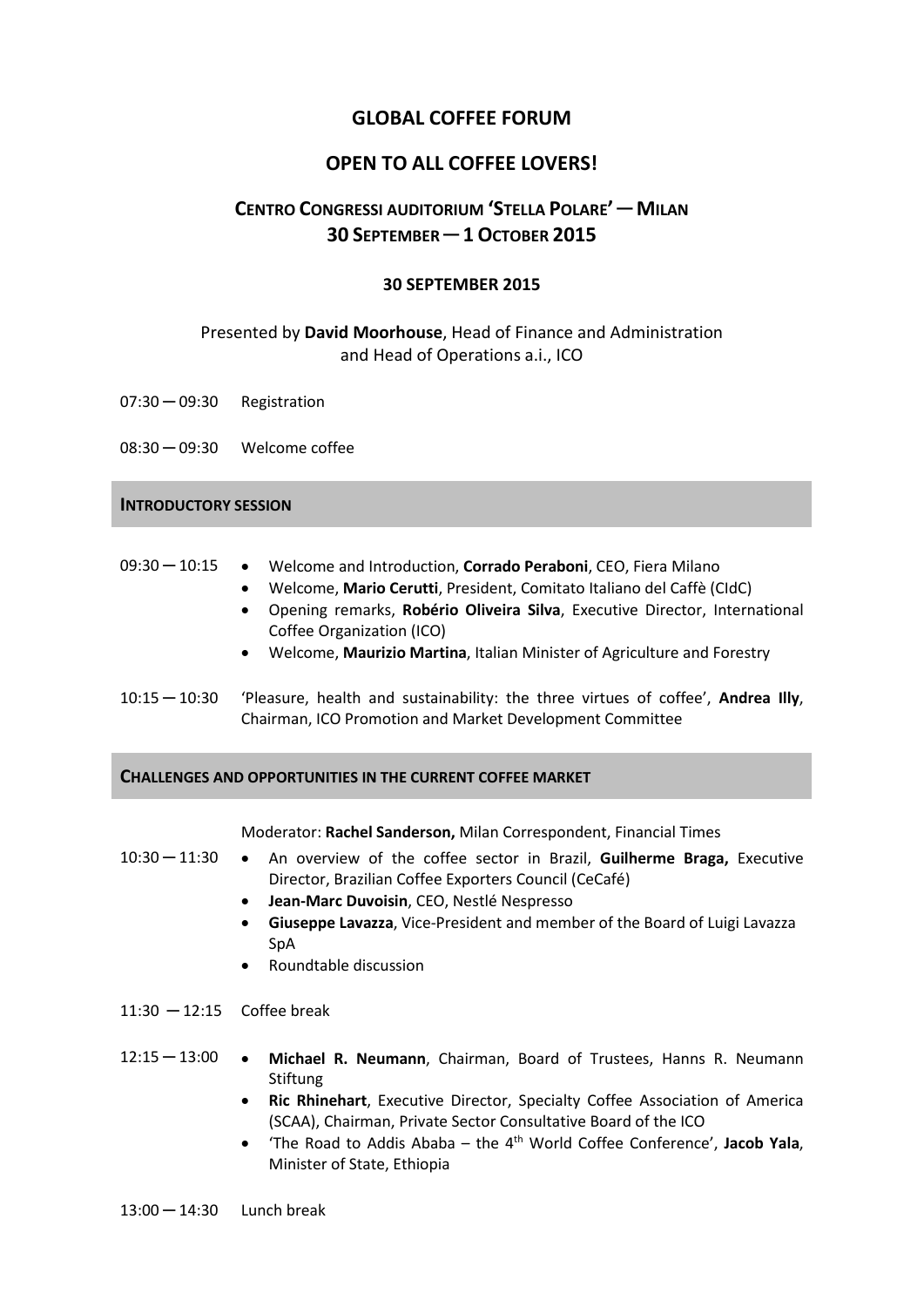#### **COFFEE AND PLEASURE**

| $14:30 - 15:00$ | 'Paradigms of the Coffee Culture: the link between coffee and pleasure, a global |
|-----------------|----------------------------------------------------------------------------------|
|                 | trend', Francesco Morace, Future Concept Lab                                     |

- 15:00 ─ 15:20 'The Japanese way of enjoying coffee', **Keiichi Yokoyama**, Chairman, All Japan Coffee Association (AJCA)
- 15:20 ─ 15:40 'Enhancing the pleasure of coffee through knowledge: The IAO Italian Coffee School ─ A successful example of public-private cooperation', **Comitato Italiano del Caffè (CIdC)** and **Massimo Battaglia**, IAO

### **COFFEE AND HEALTH**

- 15:40 ─ 15:45 'Presentation of ISIC activities', **Elke Gerhard,** Chair, ISIC Communication Committee
- 15:45 ─ 16:05 'Overview of coffee and health science', **James Coughlin**, President, Coughlin & Associates and member of ASIC Board
- 16:05 ─ 16:35 Coffee break
- 16:35 ─ 16:40 Introduction, **Alok Jha**, ITV news science correspondent, United Kingdom
- 16:40 ─ 17:05 Cognitive Decline, **Dr Karen Ritchie**, French National Institute for Health and Medical Research, France
- 17:05 ─ 17:30 Cardiovascular Health, **Dr Carlo La Vecchia**, Department of Clinical Sciences and Community, University of Milan, Italy
- 17:30 ─ 17:50 Roundtable discussion with speakers of this session Moderator: **Alok Jha**, ITV news science correspondent, United Kingdom
- 17:50  $-$  18:10 Coffee and Health  $-$  the case of Italy Presentation of the activities and programmes carried out by the Italian Promotional Committee over the last few years and results, **Patrick Hoffer**, President, Coffee Promotion Consortium (CPC)

#### Short break

18:40 ─ 19:30 'La cantata del caffè' by **Johann Sebastian Bach**, performed for the first time in Italian by the Compagnia Accademia Della Minerva. Directed by **Annemette Schlosser**

Walk to EXPO Milan

20:00 – 21:30 Reception, kindly hosted by **Andrea Illy,** CEO of Illycaffè and **Giuseppe Lavazza,**  Vice-President of Lavazza SpA, USA Pavillion at EXPO Milan. Chef Carlo Zarri will showcase his coffee-inspired dishes.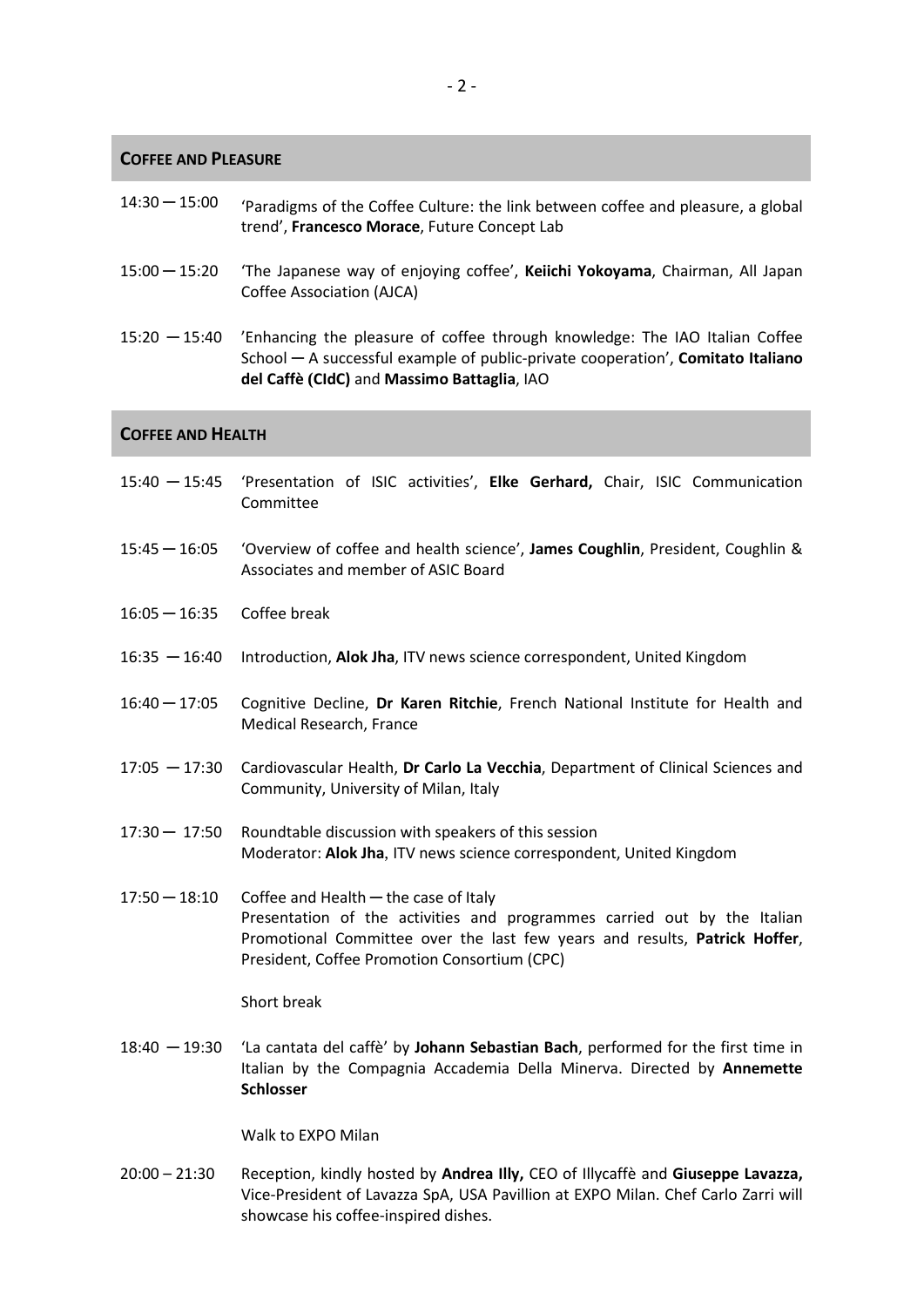## **1 OCTOBER 2015**

## Presented by **David Moorhouse**, Head of Finance and Administration and Head of Operations a.i., ICO

- 08:00 ─ 09:00 Registration
- 08:30 ─ 09:00 Welcome coffee

#### **COFFEE & SUSTAINABILITY**

- 09:00  $-$  09:30 Update on Vision 2020: Introducing the Global Coffee Alliance Collective Impact for Sustainable Coffee Communities
	- **Robério Oliveira Silva**, Executive Director, ICO
	- **Annette Pensel,** Director, Sustainability Innovations, 4C Association
	- **Jenny Kwan,** Senior Progamme Manager Coffee, The Sustainable Trade Initiative (IDH)
- 09:30 09:40 The ICO's views on coffee and climate, **Robério Oliveira Silva**, Executive Director, ICO
- 09:40 ─ 10:00 Presentation of the Nationally Appropriate Mitigation Actions (NAMA) for the Costa Rican coffee sector, **Ivannia Quesada Villalobos**, Vice-Minister of Agriculture of Costa Rica
- 10:00 ─ 10:40 'The Impact of climate change on coffee production' (Coffee & Climate project)
	- **Giuseppe Lavazza**, Chairman, Coffee & Climate project
	- **Michael Opitz**, Director, Coffee & Climate project
- 10:40 ─ 11:20 'Climate change, coffee production and trade', **Prof Jeffrey Sachs**, Director, Earth Institute, Columbia University
- 11:20 ─ 11:40 Coffee Break
- 11:40 ─ 12:10 'The new competitive game in coffee', **Prof Gunter Pauli** ─ President of the Board, Novamont and author of the book 'The Blue Economy'

#### 12:10 ─ 13:15 'Views on sustainability from coffee producing countries':

- **Fernando Gast**, Director of Cenicafé, National Federation of Coffee Growers of Colombia (FNC)
- **Alejandro Keller Bock**, Vice-President, Anacafé, Guatemala
- **Belisario Domínguez Méndez**, General Director of Productivity and Technological Development, SAGARPA, Mexico
- **Frederick Kawuma**, Secretary General, Inter-African Coffee Organisation (IACO)